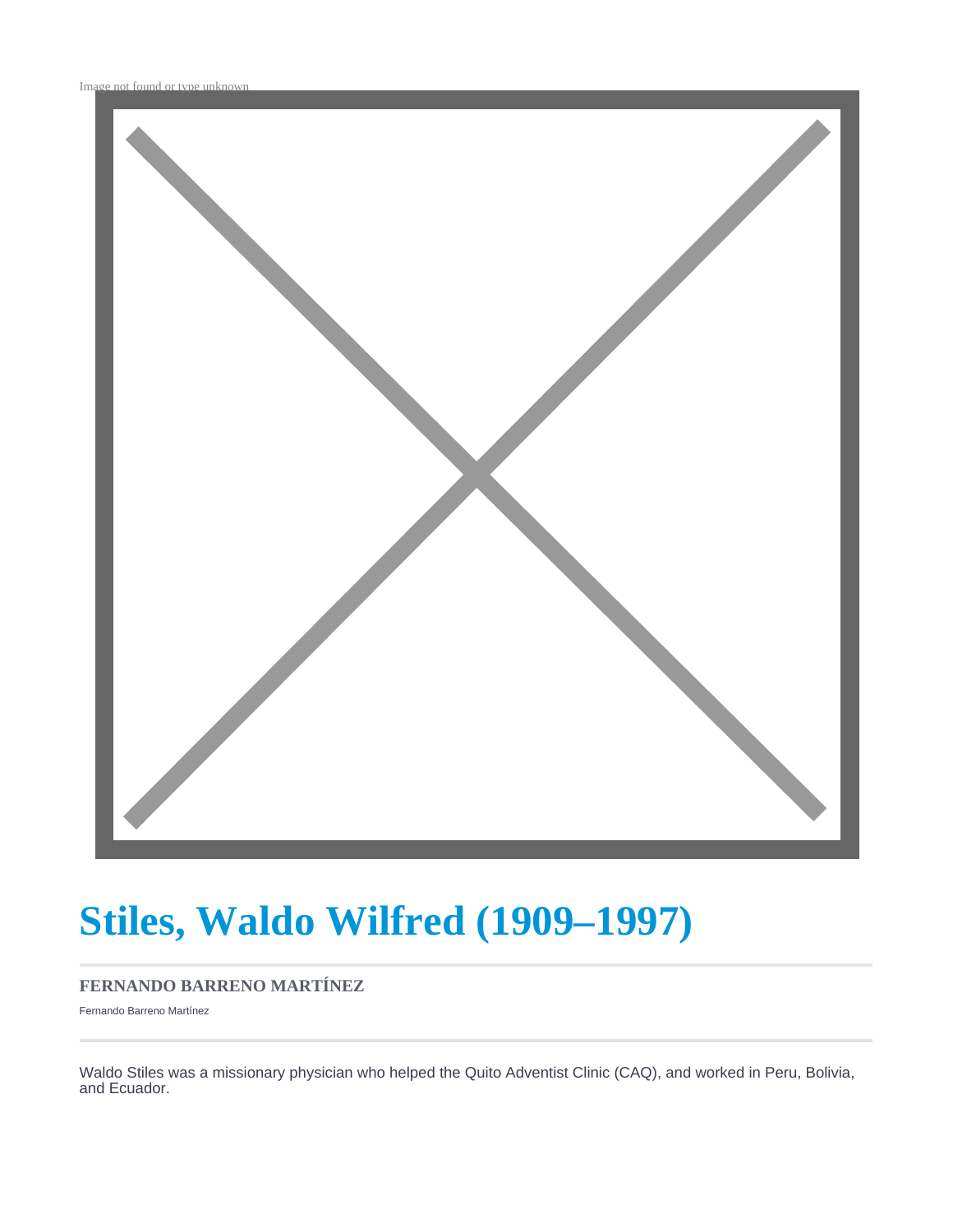### <span id="page-1-0"></span>Early Years

Waldo Stiles was born May 27, 1909, in Oconomowoc, Wisconsin, United States. He was the eldest son of George S. and Cora Maio Carr Stiles[,](#page-3-0)1 and brother to Elwyn Edward Stiles. He was raised on a dairy farm in Michigan, in an Adventist family that provided him missionary service experiences? At the age of eight or nine Stiles was impressed to hear the adventures of a missionary to Africa[.](#page-3-0)<sup>3</sup> In 1920, when Stiles was 10, his parents moved to Riverside, California, and at 20, the family moved to Oronoko, Michigan.

#### Education and Marriage

In 1926, when Stiles was 17, his father asked him what future profession he was interested in. His first answer was lawyer, but after further discussion, he decided he wanted to be a physician[.](#page-3-0)<sup>4</sup> Though his parents couldn't help him financially, Stiles started medical school in 1929, at the College of Medical Evangelists of Loma Linda. Its work-study program allowed him to work for his tuition. In addition, he acquired medical experience working at California Methodist Hospital, Santa Barbara Hospital, and Los Angeles County Hospital, in San Fernando[5](#page-3-0)

At this time he met Virginia Lee Harris, whom he married June 13, 1933, in Los Angeles, California<sup>®</sup> They had two children, Jolene and John[.](#page-3-0)<sup>7</sup> Stiles studied and graduated from Emanuel Missionary College, Berrien Springs, Michigan, in 1933. He received his medical diploma at the end of his internship in 1934, in Madison General Hospital, Madison, Wisconsin.<sup>8</sup> Later, he specialized in general surgery, and volunteered as a missionary physician for the Seventh-day Adventist Church General Conference. His request was rejected for cumulating a debt during his studies. He decided to work in Arpin, Wisconsin, from 1[9](#page-3-0)34 to 1936.9

### Medical Missionary Ministry in Peru and Bolivia (1936-1940)

Although only his wife Virginia had taken Spanish classes, on April 29, 1936, Stiles was invited by the General Conference of Seventh-day Adventists to take part in the "In Mission Lands" program[,](#page-3-0)<sup>10</sup> serving as a missionary physician in Bolivia, Ecuador, and Peru[.](#page-3-0)<sup>11</sup> On July 14, the Inca Union Mission (UI) appointed him as Arequipa Polyclinic superintendent[.](#page-3-0)<sup>12</sup> In February 1937, Stiles was invited as missionary physician by the UI to take part in the Annual Commission Session, and assess the future medical work in Peru, especially in Arequipa and Juliaca.<sup>13</sup> At the UI Annual Session, i[n](#page-4-0) March 1937, the Board of Directors organized the Plans Commission<sup>4</sup> under the direction of Pastor Lundquist, with Stiles responsible for medical institutions development[.](#page-4-0)<sup>15</sup> The commission included Arequipa Polyclinic, Juliaca Clinic, and [t](#page-4-0)he administration contract<sup>®</sup> of the Public Hospital in Chulumani Sud Yungas, Bolivia.<sup>[17](#page-4-0)</sup>

On March 27, 1937, the Inca Union Mission decided to temporarily close Arequipa Polyclinic[.](#page-4-0)<sup>18</sup> Stiles was asked to present a clinic restructuring and reopening plan,<sup>19</sup> but the mission decided to permanently close the clinic and sell its property[,](#page-4-0)<sup>20</sup> donating its equipment to Juliaca Clinic.<sup>21</sup> Stiles was assigned to serve in the Bolivia Mission.

In November 1937 Stiles was appointed to the Bolivia Mission administration council<sup>22</sup> and to the position of medical work director[.](#page-4-0)<sup>23</sup> A salary of 200 Bolivians (currently US\$28, 84) was established.<sup>24</sup> The network included the Bolivian Industrial Institut[e](#page-4-0)<sup>25</sup> and Chulumani Sud Yungas Hospital,<sup>26</sup> among other responsibilities. Stiles served there until April 15, 1940, when, due to Virginia Stiles' health issues, the General Conference voted on Stiles' and his family's permanent return to the United States. [27](#page-4-0)

# Medical Missionary Ministry in the U.S.A. (1940-1957)

On his return to the United States, Stiles tried entering the Public Health Services through the Navy during World War II, but his request was rejected for health reasons and for lack of availability. However, he got his physician license in New Mexico, and finished his internship in General Surgery in Decatur, Illinois, at the end of 1941<sup>28</sup> Stiles settled in Albuquerque.<sup>29</sup> He looked for Spanish speaking communities and moved to Belen, New Mexico, where he remained until 1943.

In 1944 Stiles returned to Alburquerque, where he set his office. He then did a General Surgery refresher course at White Memorial Hospital, Los Angeles. Later, he was chief surgeon at St. Joseph Hospital until 1954. He joined the navy, serving in outpatient surgery at a San Diego hospital, and later transferring to the navy base, where he was an executive officer until January 1957.[30](#page-4-0)

## Medical Missionary Ministry in South America (1957-1972)

During the time he served the American Navy, Stiles was called by the General Conference to serve as a missionary physician in South America.<sup>31</sup> Pastor Fillman, Ecuador Mission president, requested Stiles' help to work in Ecuador.<sup>[32](#page-4-0)</sup> In 1946, when he visited Ecuador, he realized the need for missionary medical work in the country<sup>33</sup> In February 1957, the Stiles family went to Ecuador to serve as self-sustaining missionaries.<sup>[34](#page-4-0)</sup>

To obtain his medical license for Ecuador, Stiles went through the process of documents, exams, and thesis supporti[n](#page-4-0)g validation<sup>35</sup> at the Central Ecuador University College of Medical Sciences[.](#page-4-0)<sup>36</sup> He received his license in 1957[.](#page-4-0)<sup>37</sup> In 1958[,](#page-4-0) because of the favorable weather,<sup>38</sup> the Stiles settled in Quito.<sup>39</sup> There he acquired a 630 squaremeter property downtown for the construction of a clinic known as Quito American Clinic (CAQ). Stiles invested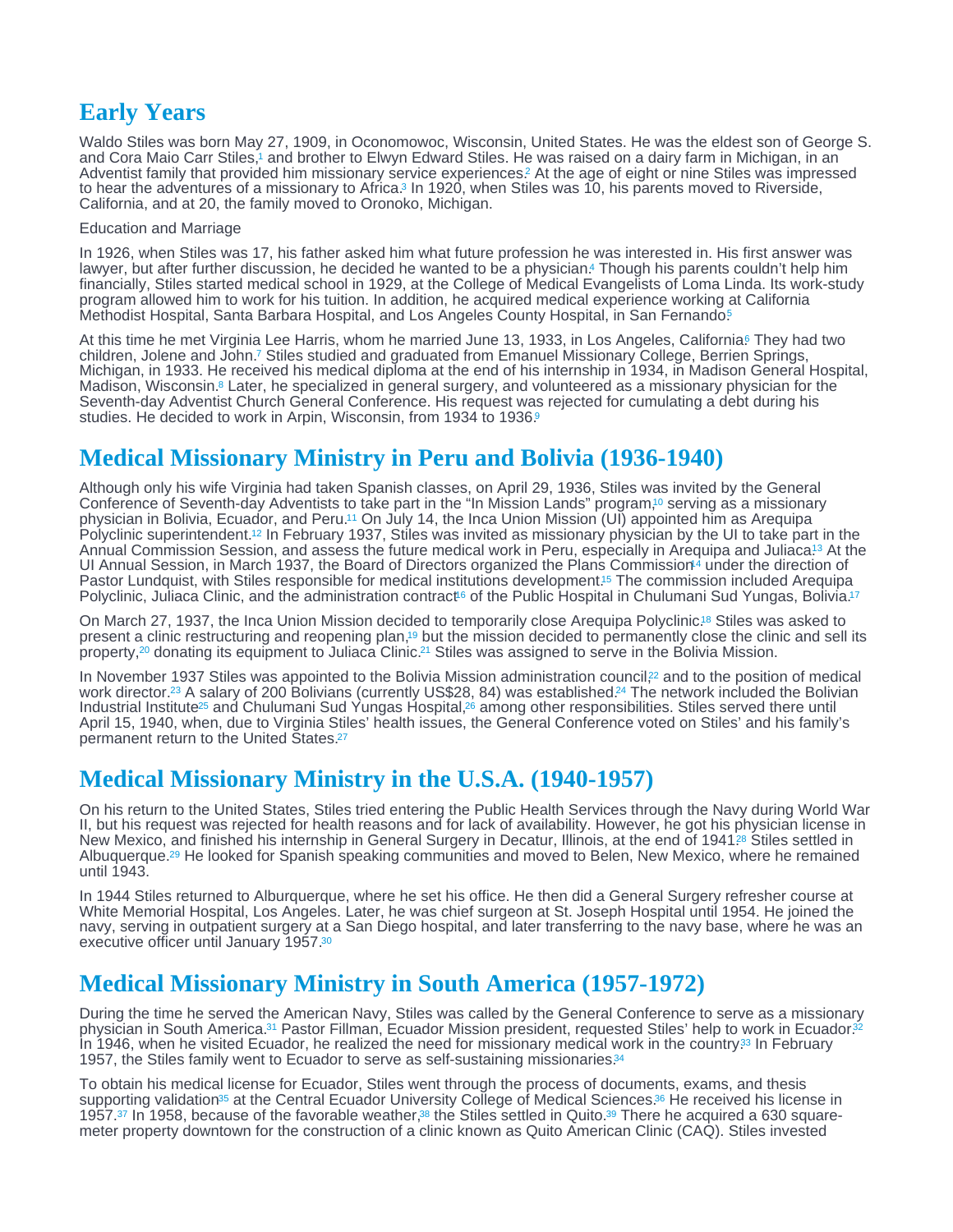<span id="page-2-0"></span>US\$37,000 from his U.S. Navy retirement pension in this project.

Dr. Stiles' influence reached a well-regarded Ecuadorian physician, Dr. Salas, who after Bible studies decided to join the Adventist Church.<sup>40</sup> In January 1960, Stiles took part in the sixth Inca Union Mission quadrennial congress as a delegate[.](#page-4-0) That September, Waldo and Virginia received their missionary credentials.<sup>41</sup> In the same year, the Stiles family decided to donate the clinic to the Inca Union Mission.<sup>42</sup> A commission, under Ecuador Mission supervision, was created to integrate the new institution to the Adventist organization.<sup>43</sup> The commission report was presented on July 13, which approved the request and suggested that from September 1st of the same year, the clinic was to be taken in. The same vote stated that Stiles was to be considered an "overseas" worker. [44](#page-4-0) 43

The General Conference approved the vote August 11, 1960, pointing out that the CAQ should become part of the World Network of SDA Clinics and Hospitals[.](#page-5-0)<sup>45</sup> On September 15, the GC corroborated Stiles as an "overseas" missionary, counting from the moment he got his medical license in Ecuador[.](#page-5-0)<sup>46</sup> In 1962, he was invited as a delegate to the Inca Union Mission General Session.<sup>47</sup> In January 1964 he was designated medical director[,](#page-5-0)<sup>48</sup> a position he held until April 1969[.](#page-5-0)<sup>49</sup> Later, he held the position of clinic director until 1972.<sup>[50](#page-5-0)</sup>

#### Late Years

Waldo and Virginia Stiles returned to the United States May 1[,](#page-5-0) 1973,<sup>51</sup> selling their house in Quito to Ecuador Mission  $^{52}$  $^{52}$  $^{52}$  after determining the high elevation in Quito was detrimental to Virginia's health. $^{53}$  They settled in Truth or Consequences, New Mexico, where Dr. Stiles worked as a physician for a few more years at Alamo Navajo Health Center.<sup>54</sup> On December 13, 1997, Waldo Stiles died at the age of 88[.](#page-5-0) The memorial service was conducted by Pastor Mario Robinson, on December 20, and he was buried in Vista Memory Gardens, where Virginia Stiles was also buried in 2003. [55](#page-5-0)

### **Contribution**

Waldo Stiles contributed much as a medical missionary worker in Peru, Bolivia, and Ecuador. In Peru, he assisted in founding the Arequipa Polyclinic, and in founding the Adventist medical work in Juliaca $^{56}$  In Bolivia, he served at the Sud Yungas public hospital, Chulumani, responding to the Adventist church's request for him to manage it. Stiles also worked as a preacher, often traveling from La Paz to Chulumani, on a notorious road that it is known as the "death road.["](#page-5-0)<sup>57</sup> In Ecuador, he founded and directed the church's medical missionary work. Stiles was highly regarded by church leaders, communities, and government in Ecuador because of his selfless spirit<sup>[58](#page-5-0)</sup>

#### **SOURCES**

Chan, Claude H. "Welcome." South American Bulletin, April-June, 1957.

Dick, E. D. "Missionary Sailings for 1936." ARH, February 18, 1937.

Endara, Julio, Eduardo Bejarano, Teodoro Salguero, Miguel. A. Arauz, Carlos Chiriboga, Miguel Salvador, Jose Cruz, Enrique Garcés, Leopoldo Arcos, Gustavo Cevallos. "Temas de tesis en medicina presentadas a la Facultad de Ciencias Médicas y que existen en el archivo de la Universidad Central" [Thesis topics in medicine presented to the School of Medical Sciences and that are in the Central University archives], Revista de la Facultad de Ciencias Médicas [School of Medical Sciences Review] 10-11, no. 1 - 4 (1959 – 1960).

FamilySearch. <https://bit.ly/2v7dJ1c>.

Figuhr, R. R. "Delegates to the 1962 Session." ARH, July 26, 1962.

Find A Grave. [https://bit.ly/2v69ItV.](https://bit.ly/2v69ItV)

General Conference Committee, minutes and votes. . http://documents.adventistarchives.org/Minutes/Forms/AllItems.aspx?RootFolder=%2fMinutes%2fGCC&FolderCTID=0x012000F1

Inca Union Mission Board of Directors. Approval of Arequipa Ployclinic reopening plans, May 16, 1937, vote 3640.

Inca Union Mission Board of Directors. Credentials, September 7, 1960, vote 60-359.

Inca Union Mission Board of Directors. Dr. Stiles Arequipa Polyclinic superintendent, July 14, 1936, vote 3346.

Inca Union Mission Board of Directors. Dr. Stiles relocation - Arequipa, March 18, 1937, vote 3564.

Inca Union Mission Board of Directors. Dr. Stiles and Alfredo Bellido visited Lima in the Union session, February 28, 1937, vote 3492.

Inca Union Mission Board of Directors. Dr. Waldo Stiles - Inca Union Mission Medical Director, January 9, 1964, vote 64-99.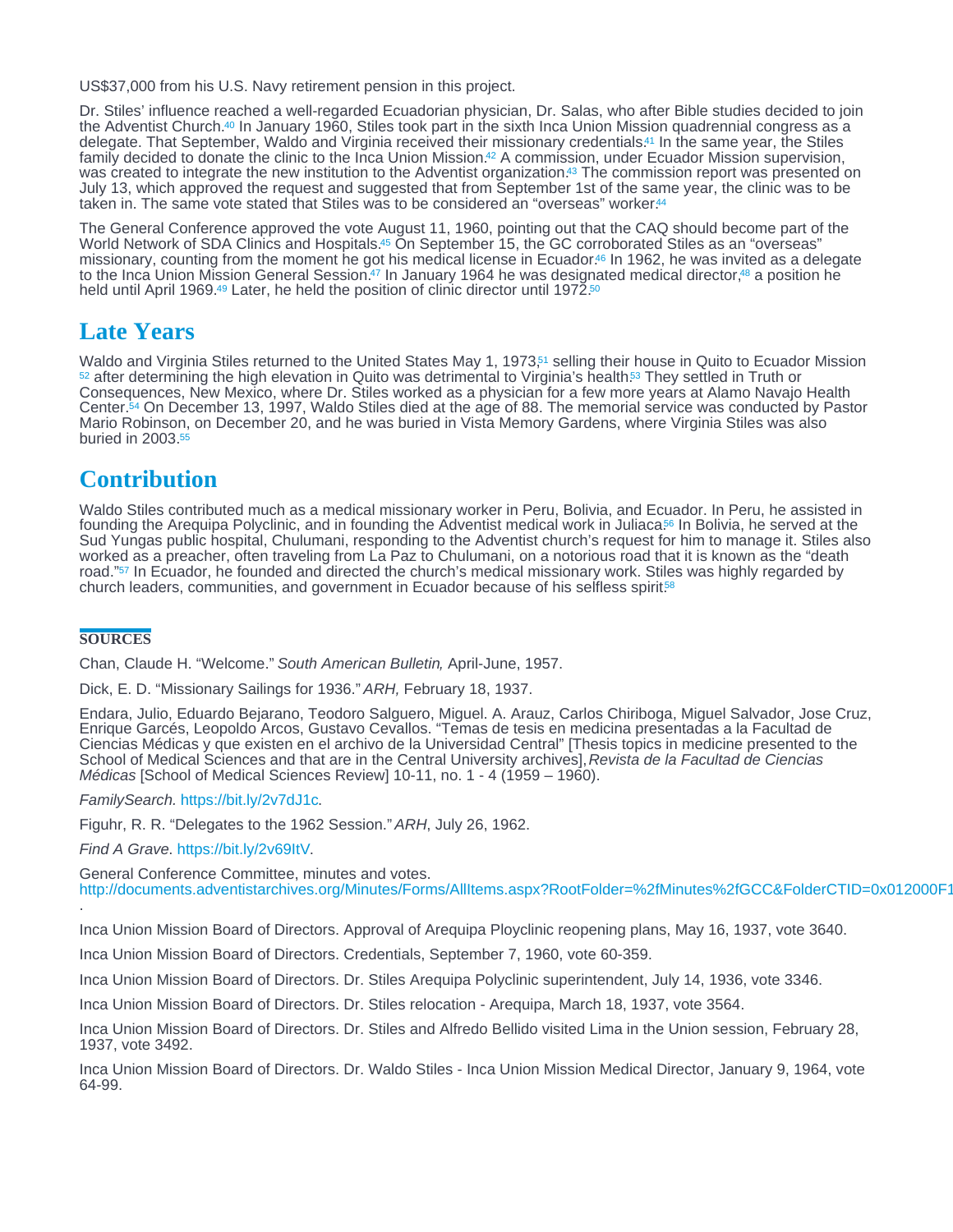<span id="page-3-0"></span>Inca Union Mission Board of Directors. Dr. Waldo Stiles - Union Doctor Department Director Resignation, April 24, 1969, vote 69-241. Inca Union Mission Board of Directors. Dr. W. W. Stiles income, November 9, 1937, vote 3864. Inca Union Mission Board of Directors. Dr. W. W. Stiles Bolivia Committee, November 3, 1937, vote 3814. Inca Union Mission Board of Directors. Donation from the Arequipa Polyclinic to the Juliaca Clinic, November 4, 1937, vote 3824. Inca Union Mission Board of Directors. Medical work committee nomination, March 16, 1937, vote 3540. Inca Union Mission Board of Directors. Polyclinic shutdown temporary date, March 27, 1937, vote 3632. Inca Union Mission Board of Directors. Quito American Clinic, July 13, 1960, vote 60-327. Inca Union Mission Board of Directors. Quito Terrain Purchase, August 3, 1982, vote 82-89. Inca Union Mission Board of Directors. Recommendations regarding the Arequipa Polyclinic, July 21, 1937, vote 3716. Inca Union Mission Board of Directors. Sub commissions for the Session, March 10, 1937, vote 3498. Inca Union Mission Board of Directors. Waldo Stiles Clinic incorporation to the Organization, June 29, 1960, vote 60- 359. Inca Union Mission Board of Directors. Workplace - Dr. Stiles Medical, May 28, 1958, vote 28-178. Jamerson, William E. "Lost, but Found Again – In Bolivia." ARH, October 2, 1958. Lundquist, H. B. "In Mission Lands." ARH, February 12, 1942. Olson, L. H. "A Review of 1960." South American Bulletin 37, January-March, 1961. Seventh-day Adventist Yearbook. Washington, D.C.: Review and Herald Publishing Association. Various years. Smith, Howard E. "The Medical Work." South American Bulletin October-December, 1957. Stiles, Waldo Wilfred. "Did God Call?" The Youth´s Instructor, June 21, 1966. Stiles, Waldo Wilfred. "Medical Opportunities in the Inca Unión Mission." ARH, April 3, 1947.

Stonebrook, I.V. "Dr. Stiles and Family leave for Peru." The Record 52, no. 43 (1953).

Wernick, F. W. "Medical Evangelist in Action Today. CME Physician Wins Hearts in Ecuador." Columbia Union Visitor, April 6, 1961.

#### **NOTES**

- 1. FamilySearch, "Waldo Wilfred Stiles." Accessed January 20, 2020,<https://bit.ly/2v7dJ1c>[.?](#page-1-0)
- 2. "Interview with Waldo W. Stiles, M.D," New Mexico Digital Collections, June 26, 1987. Accessed January 20, 2020, <https://bit.ly/2ulT49H>[.?](#page-1-0)
- 3. Ibid[.?](#page-1-0)
- 4. Ibid[.?](#page-1-0)
- 5. Ibid[.?](#page-1-0)

6. FamilySearch, "Waldo Wilfred Stiles." Accessed January 20, 2020,<https://bit.ly/2v7dJ1c>[.?](#page-1-0)

7. "Interview with Waldo W. Stiles, M.D," New Mexico Digital Collections, June 26, 1987. Accessed January 20, 2020, <https://bit.ly/2ulT49H>[.?](#page-1-0)

8. Ibid[.?](#page-1-0)

9. Ibid[.?](#page-1-0)

10. E. D. Dick. "Missionary Sailings for 1936," ARH, 1937, 11-12.[?](#page-1-0)

11. "General Conference Committee," April 29, 1936, vote 1954; "Interview with Waldo W. Stiles, M.D," New Mexico Digital Collections, accessed January 20, 2020, [https://bit.ly/2ulT49H.](https://bit.ly/2ulT49H)[?](#page-1-0)

12. Inca Union Mission Board of Directors, Dr. Stiles Arequipa Polyclinic superintendent, July 14, 1936, vote 3346.[?](#page-1-0)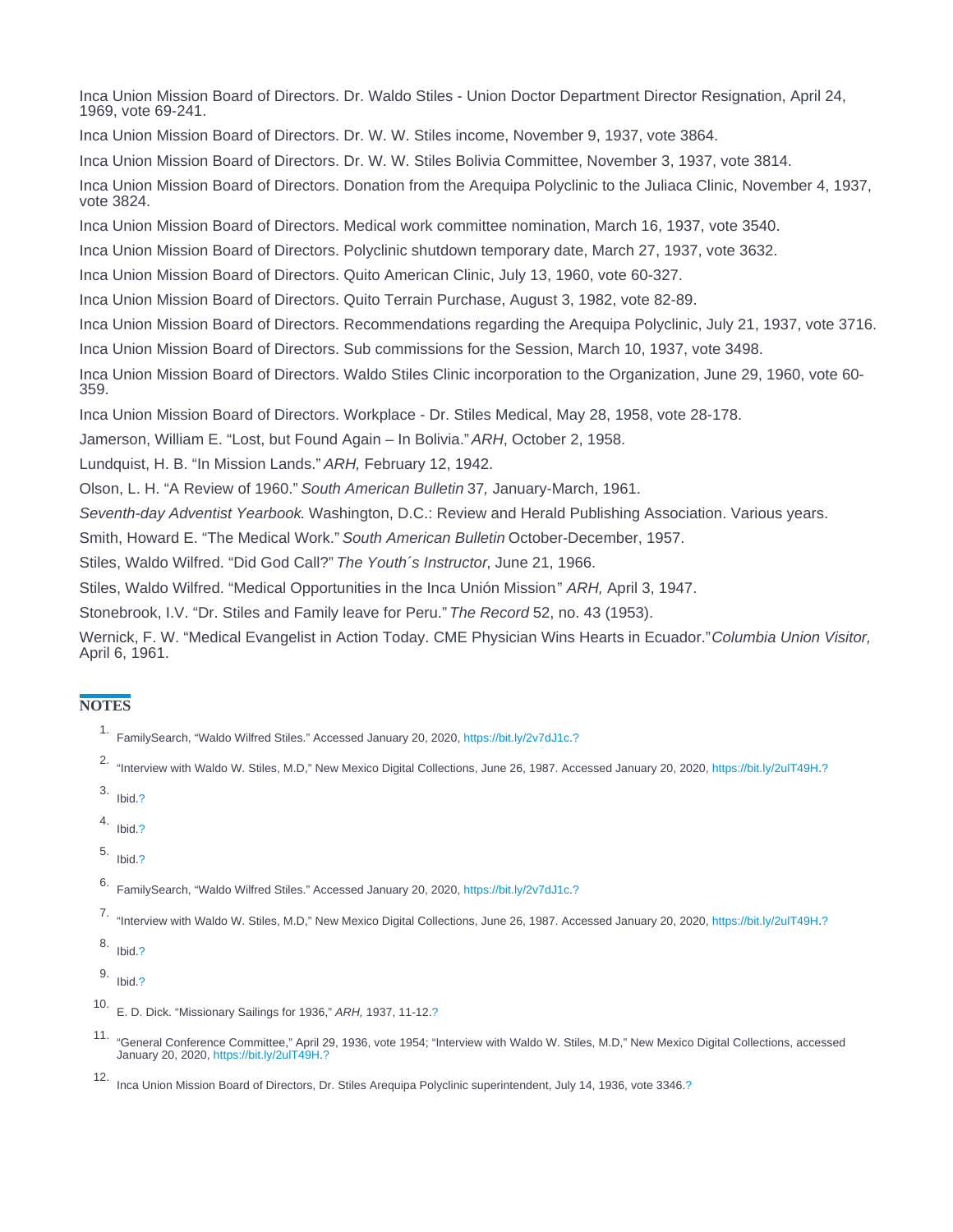- <span id="page-4-0"></span>13. Inca Union Mission Board of Directors, Dr. Stiles and Alfredo Bellido visited Lima in the Union session, February 28, 1937, vote 3492[.?](#page-1-0)
- 14. Inca Union Mission Board of Directors, subcommissions for the Session, March 10, 1937, vote 3498[.?](#page-1-0)
- 15. Inca Union Mission Board of Directors, Medical work committee nomination, March 16, 1937, vote 3540.[?](#page-1-0)
- 16. "Interview with Waldo W. Stiles, M.D," New Mexico Digital Collections, June 26, 1987, accessed January 20, 2020, <https://bit.ly/2ulT49H>[.?](#page-1-0)
- 17. Inca Union Mission Board of Directors, Dr. Stiles relocation Arequipa, March 18, 1937, vote 3564[.?](#page-1-0)
- 18. Inca Union Mission Board of Directors, Polyclinic shutdown temporary date, March 27, 1937, vote 3632.[?](#page-1-0)
- Inca Union Mission Board of Directors, Approval of Arequipa Ployclinic reopening plans, May 16, 1937, vote 3640.[?](#page-1-0)
- 20. Inca Union Mission Board of Directors, Recommendations regarding the Arequipa Polyclinic, July 21, 1937, vote 3716[.?](#page-1-0)
- 21. Inca Union Mission Board of Directors, Donation from the Arequipa Polyclinic to the Juliaca Clinic, November 4, 1937, vote 3824.[?](#page-1-0)
- 22. <sup>22</sup> Inca Union Mission Board of Directors, Dr. W. W. Stiles Bolivia Committee, November 3, 1937, vote 3814[.?](#page-1-0)
- 23. "Bolivia Mission," Seventh-day Adventist Yearbook (Washington, D.C.: Review and Herald Publishing Association, 1938), 181[.?](#page-1-0)
- 24. Inca Union Mission Board of Directors, Dr. W. W. Stiles income, November 9, 1937, vote 3864[.?](#page-1-0)
- 25. "Bolivia training school," Seventh-day Adventist Yearbook (Washington, D.C.: Review and Herald Publishing Association, 1939), 245[.?](#page-1-0)
- 26. "South Yungas Sanitarium and Hospital," Seventh-day Adventist Yearbook (Washington, D.C.: Review and Herald Publishing Association, 1940), 339.[?](#page-1-0)
- 27. General Conference Committee, April 15, 1940, vote 1462.[?](#page-1-0)
- 28. "Interview with Waldo W. Stiles, M.D," New Mexico Digital Collections, June 26, 1987, accessed January 20, 2020, <https://bit.ly/2ulT49H>[.?](#page-1-0)
- 29. FamilySearch, "Waldo Wilfred Stiles." Accessed January 20, 2020,<https://bit.ly/2v7dJ1c>[.?](#page-1-0)
- 30. "Interview with Waldo W. Stiles, M.D," New Mexico Digital Collections, June 26, 1987. Accessed January 20, 2020, <https://bit.ly/2ulT49H>[.?](#page-1-0)
- 31. Ibid[.?](#page-1-0)
- 32. Ibid[.?](#page-1-0)
- 33. Waldo Wilfred Stiles, "Did God Call?" The Youth´s Instructor, June 21, 1966, 10-11[.?](#page-1-0)
- 34. Claude H. Chan, "Welcome," South American Bulletin, April-June 1957, 8[.?](#page-1-0)
- 35. "Interview with Waldo W. Stiles, M.D," New Mexico Digital Collections, June 26, 1987. Accessed January 20, 2020, <https://bit.ly/2ulT49H>[.?](#page-1-0)
- 36. Julio Endara, Eduardo Bejarano, Teodoro Salguero, Miguel. A. Arauz, Carlos Chiriboga, Miguel Salvador, Jose Cruz, Enrique Garcés, Leopoldo Arcos, Gustavo Cevallos. "Temas de tesis en medicina presentadas a la Facultad
- 37. Waldo W. Stiles, "Did God Call?" The Youth´s Instructor, June 21, 1966, 10-11[.?](#page-1-0)
- 38. "Interview with Waldo W. Stiles, M.D," New Mexico Digital Collections, June 26, 1987. Accessed January 20, 2020, <https://bit.ly/2ulT49H>[.?](#page-1-0)
- 39. Inca Union Mission Board of Directors, Workplace Dr. Stiles Medical, May 28, 1958, vote 28-178.[?](#page-1-0)
- 40. Howard E. Smith, "The Medical Work," South American Bulletin, October-December 1957, 6[.?](#page-2-0)
- 41. Inca Union Mission Board of Directors, Credentials, November 7, 1960, vote 60-359.[?](#page-2-0)
- 42. L. H. Olson, "A Review of 1960," South American Bulletin, January-March 1961, 1-2.[?](#page-2-0)
- Inca Union Mission Board of Directors, Waldo Stiles Clinic incorporation to the Organization, June 29, 1960, vote 60-359.[?](#page-2-0)
- 44. Inca Union Mission Board of Directors, Quito American Clinic, July 13, 1960, vote 60-327.[?](#page-2-0)